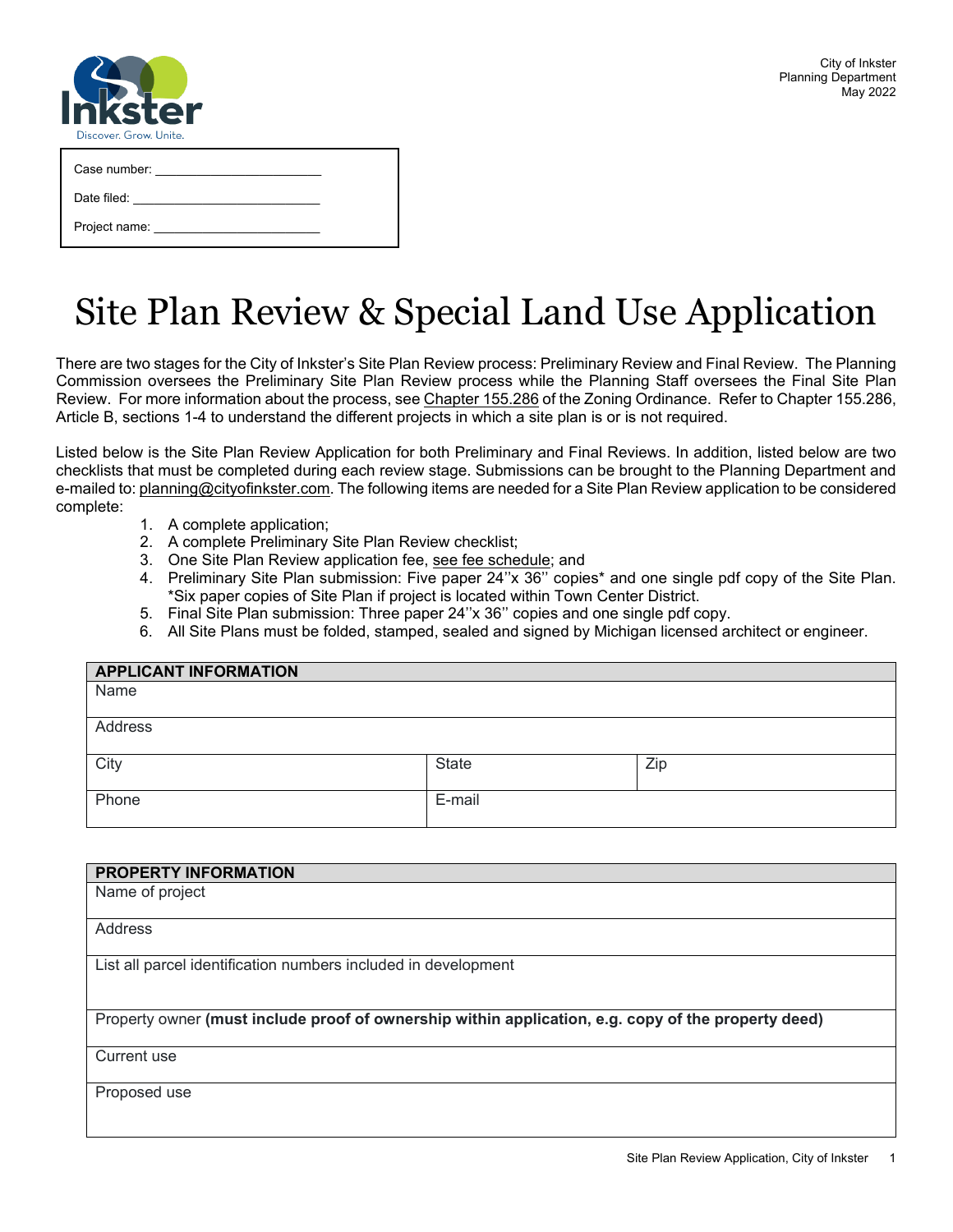| <b>Current zoning</b>                                                                                                                                                                                                                                                                                                                                        |                        |
|--------------------------------------------------------------------------------------------------------------------------------------------------------------------------------------------------------------------------------------------------------------------------------------------------------------------------------------------------------------|------------------------|
| Gross Floor Area                                                                                                                                                                                                                                                                                                                                             |                        |
| Number of Employees on Largest Shift                                                                                                                                                                                                                                                                                                                         |                        |
| Acreage                                                                                                                                                                                                                                                                                                                                                      |                        |
| Legal description of property (may be attached)                                                                                                                                                                                                                                                                                                              |                        |
| Special Land Use Required?<br>Yes<br><b>No</b>                                                                                                                                                                                                                                                                                                               |                        |
| <b>SIGNATURE</b>                                                                                                                                                                                                                                                                                                                                             |                        |
| I hereby attest that the above information is accurate and complete. I am authorized to and grant permission to the<br>City of Inkster to access the subject property for the purposes of preparing staff reports and/or evaluating this<br>application. I understand that all building, electrical, plumbing and fire codes must be met prior to occupancy. |                        |
| <b>Applicant Signature:</b>                                                                                                                                                                                                                                                                                                                                  | Date:                  |
| Print Name:                                                                                                                                                                                                                                                                                                                                                  |                        |
| Property Owner Signature:                                                                                                                                                                                                                                                                                                                                    | Date:                  |
| Print Name:                                                                                                                                                                                                                                                                                                                                                  |                        |
| <b>NOTARY SIGNATURE</b>                                                                                                                                                                                                                                                                                                                                      |                        |
| Subscribed and sworn to before me this day of 30 and 30 cm set of the state of the state of the state of the state of the state of the state of the state of the state of the state of the state of the state of the state of                                                                                                                                |                        |
| X                                                                                                                                                                                                                                                                                                                                                            | My Commission Expires: |
|                                                                                                                                                                                                                                                                                                                                                              |                        |

Notary Public, Wayne County, Michigan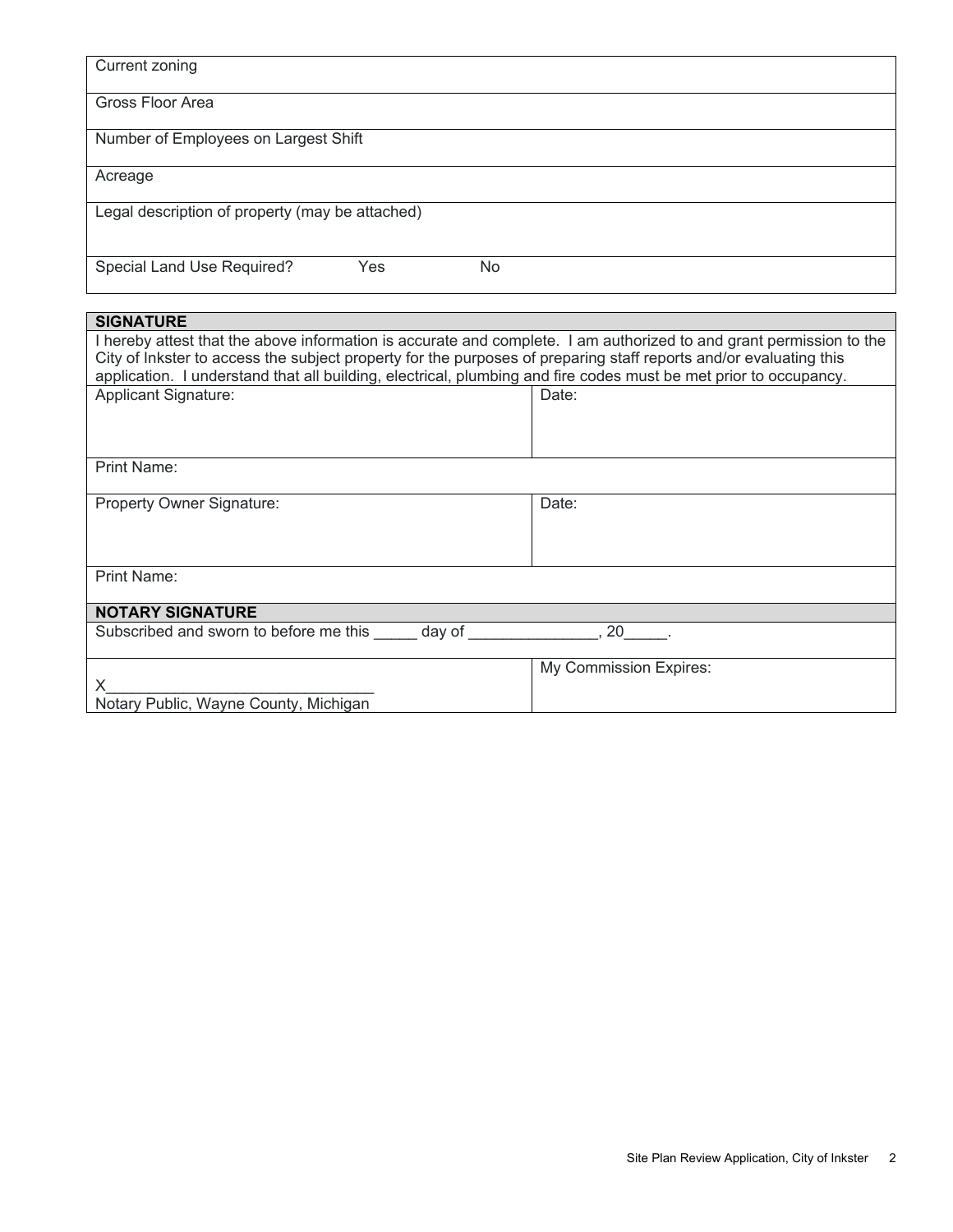# Preliminary Site Plan Review Checklist

This checklist **must** be completed by the site plan professional and submitted with the Site Plan Review Application. The site plan professional will be **required to initial all items within the checklist** as a verification that the Site Plan submission is complete. If an item is omitted from the Site Plan submission, then mark the reasoning in the Notes column. When applicable, the professional may use the Notes column to indicate the page number for site plan requirements.

The following information is categorized into different sections to help organize the Site Plan submission and allow for an efficient review. The City may require and request other reasonable and relevant information to assist in the review of the proposed development.

### **GENERAL SITE PLAN REVIEW REQUIREMENTS**

| <b>Requirements</b>                                                           | <b>Applicant</b><br>review | <b>Notes</b> | City<br>review |
|-------------------------------------------------------------------------------|----------------------------|--------------|----------------|
| Name, address, phone number of owner/lessee and                               |                            |              |                |
| professional who prepared the plans                                           |                            |              |                |
| Proof of property ownership                                                   |                            |              |                |
| Seal of registered architect, landscape architect, land surveyor,             |                            |              |                |
| or, civil engineer that prepared the plan                                     |                            |              |                |
| Name and address of the proposed project                                      |                            |              |                |
| Scale, north arrow, date of site plan preparation, and date of                |                            |              |                |
| any revision. Each time the site plan is revised/resubmitted, the             |                            |              |                |
| revision date must be clearing indicated on the plan                          |                            |              |                |
| Include the following elements on the first page of the Site Plan submission: |                            |              |                |
| Legal description of the site. The boundaries of the entire parcel            |                            |              |                |
| shall be indicated in the site plan.                                          |                            |              |                |
| Location map with north arrow showing the site in location to                 |                            |              |                |
| major streets, bodies of water, railroad lines, zoning and                    |                            |              |                |
| environmentally sensitive areas (e.g. wetlands) within a quarter              |                            |              |                |
| mile                                                                          |                            |              |                |
| Estimated number of full-time and part-time employees and                     |                            |              |                |
| hours of operation                                                            |                            |              |                |

### **SITE PLAN DRAWING – Section 155.073 (B) and (C); 155.074; 155.075; 155.076 (B); 155.079**

Below is a table of general site plan standards, however, consult the above zoning code sections for more detail.

| <b>Requirements</b>                                                | <b>Applicant</b><br>review | <b>Notes</b> | <b>City</b><br>review |
|--------------------------------------------------------------------|----------------------------|--------------|-----------------------|
| The site plan drawing should be at a scale of not less than one    |                            |              |                       |
| inch equals 30 feet                                                |                            |              |                       |
| Criteria to show conditions adjacent to the proposed site:         |                            |              |                       |
| Dimensions of all lot and property lines, showing the              |                            |              |                       |
| relationship of the subject property to abutting properties        |                            |              |                       |
| Surrounding land uses and zoning of properties abutting the        |                            |              |                       |
| site                                                               |                            |              |                       |
| Location of all existing structures within 100 feet of the subject |                            |              |                       |
| property lines                                                     |                            |              |                       |
| All existing and proposed roadways, drives, parking areas, and     |                            |              |                       |
| pedestrian paths within 100 feet of the subject property           |                            |              |                       |
| Location and width of all abutting streets, rights-of-way,         |                            |              |                       |
| easements, and pavements                                           |                            |              |                       |
|                                                                    |                            |              |                       |
| Criteria to show elements within the proposed site:                |                            |              |                       |
| Location of all existing and proposed lot lines, lot dimensions,   |                            |              |                       |
| and property lines                                                 |                            |              |                       |
| Location of all existing and proposed easements                    |                            |              |                       |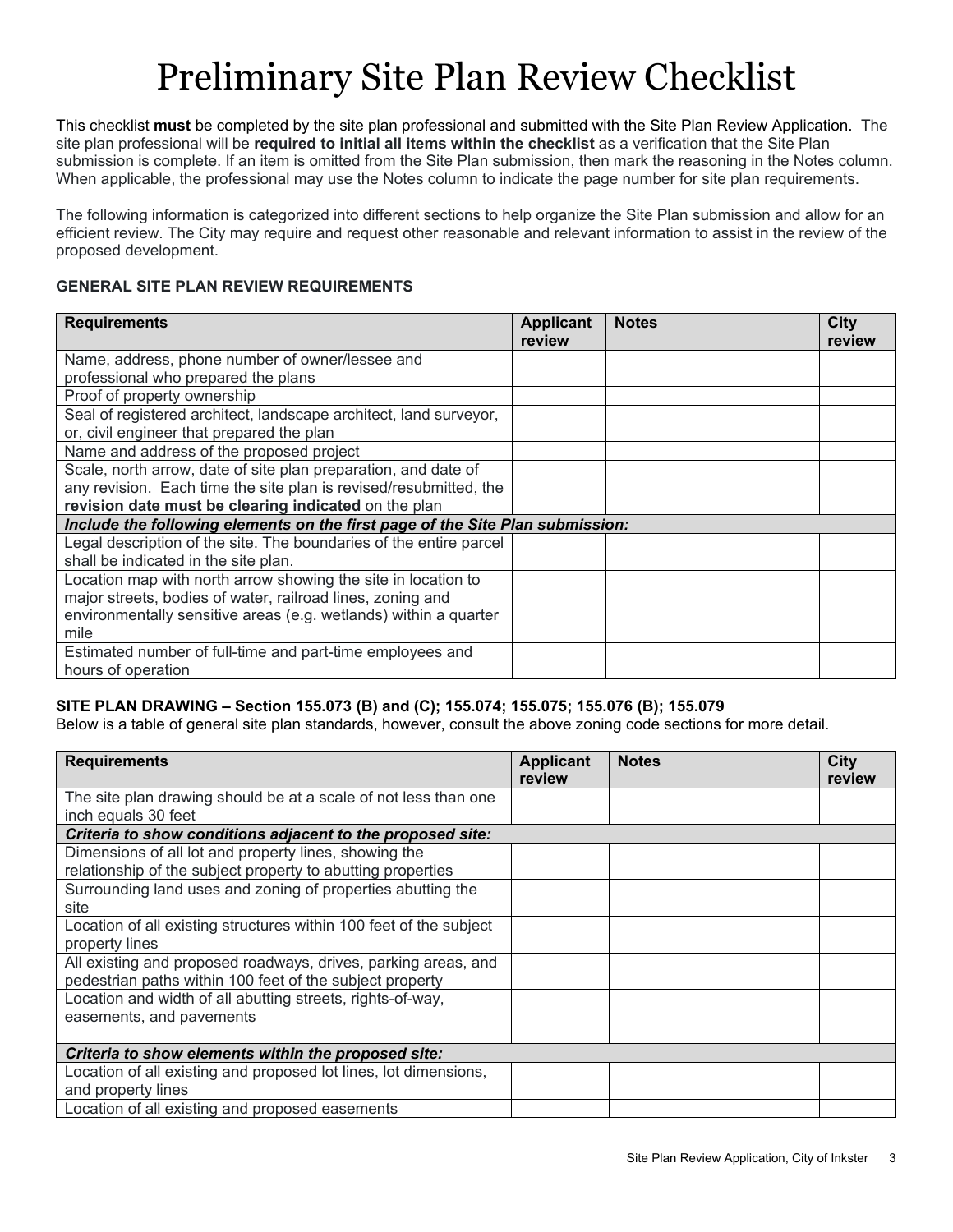| Location, height and dimensions of all existing and proposed     |  |
|------------------------------------------------------------------|--|
| structures, with its respective uses, number of stories, gross   |  |
| building area, setback lines, distances between structures       |  |
| Location and dimensions of existing and proposed sidewalks,      |  |
| drives, pedestrian and bicycle paths, roadways, parking areas    |  |
| and loading/unloading areas. Applicant may request that the      |  |
| loading zone size be reduced to 10' x 35'. Loading areas must    |  |
| be screened from public view.                                    |  |
| Types of surfacing, such as asphalt or concrete paving, turfing, |  |
| sod, or stone to be used                                         |  |
| Location of existing vegetation on site                          |  |
| Location, height and type of existing and proposed walls and     |  |
| fences including materials and color                             |  |
| Location of screened trash storage area (e.g. dumpster) and      |  |
| method of screening                                              |  |
| Security plan, including security camera locations               |  |
| Note indicating any anticipated changes in terms of dust, odor,  |  |
| smoke, fumes, noise, light, etc.                                 |  |
| Note indicating ancillary improvements proposed to remedy or     |  |
| prevent problems created by the development                      |  |
| Assessment of potential impacts from the use, storage,           |  |
| processing, or movement of hazardous materials or chemicals,     |  |
| if applicable                                                    |  |
|                                                                  |  |

### **ACCESS AND CIRCULATION PLAN – Section 155.077; 155.078**

Below is a table of general site plan standards, however, consult the above zoning code sections for more detail.

| <b>Requirements</b>                                           | <b>Applicant</b><br>review | <b>Notes</b> | City<br>review |
|---------------------------------------------------------------|----------------------------|--------------|----------------|
| Schedule of parking needs in accordance with Section 155.077  |                            |              |                |
| (B) and Section 155.078 (A). Applicants may seek a waiver of  |                            |              |                |
| parking requirements.                                         |                            |              |                |
| Location and dimensions of standard and barrier free parking  |                            |              |                |
| spaces, including signage.                                    |                            |              |                |
| Dimensions, curve radii and centerlines of existing and       |                            |              |                |
| proposed access points, roads, and road rights-of-way or      |                            |              |                |
| access easements                                              |                            |              |                |
| Dimensions of acceleration, deceleration, passing and         |                            |              |                |
| maneuvering lanes                                             |                            |              |                |
| Dimensions of parking spaces, islands, circulation aisles and |                            |              |                |
| loading zones                                                 |                            |              |                |
| Proposed fire lanes and fire lane sign                        |                            |              |                |
| Proposed signs and pavement markings for traffic control      |                            |              |                |

### **LANDSCAPE PLAN – Section 155.073 (D); 155.080**

Below is a table of general site plan standards, however, consult the above zoning code sections for more detail.

| <b>Requirements</b>                                                                                                                                                                                                                                | <b>Applicant</b><br>review | <b>Notes</b> | City<br>review |
|----------------------------------------------------------------------------------------------------------------------------------------------------------------------------------------------------------------------------------------------------|----------------------------|--------------|----------------|
| Location of existing and proposed lawns and landscaped areas                                                                                                                                                                                       |                            |              |                |
| Location of existing and proposed shrubs, trees, and other live<br>plant material. One street tree shall be planted per every 35<br>linear feet of right-of-way. One ornamental tree shall be<br>planted for every 75 linear feet of right-of-way. |                            |              |                |
| Planting list: include caliper size, height, method of installation,<br>botanical and common name, and quantity                                                                                                                                    |                            |              |                |
| Landscape maintenance schedule                                                                                                                                                                                                                     |                            |              |                |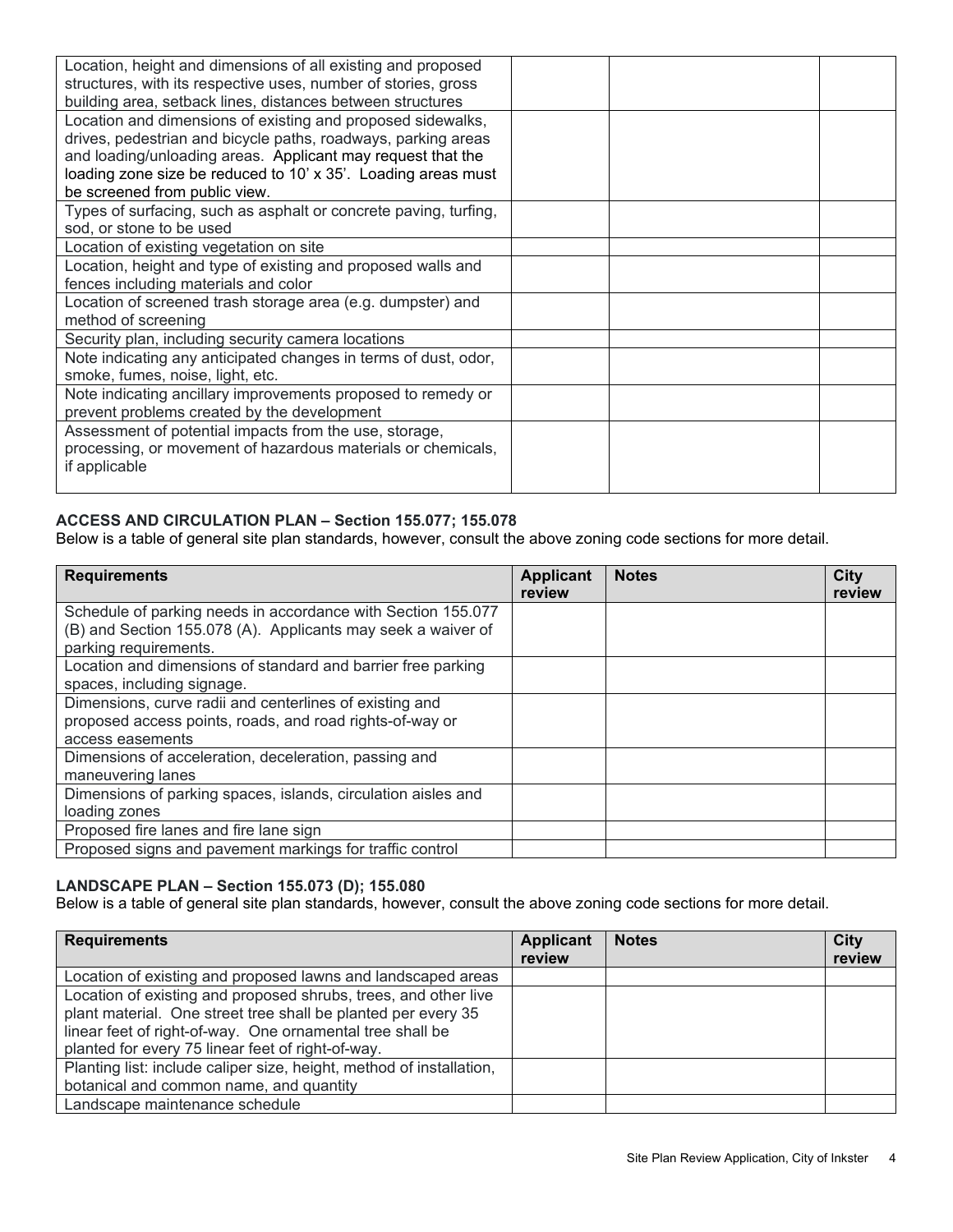### **ELEVATION DRAWINGS – Section 155.061; 155.072 (F) and (G); 155.251**

Below is a table of general site plan standards, however, consult the above zoning code sections for more detail.

| <b>Requirements</b>                                               | <b>Applicant</b> | <b>Notes</b> | <b>City</b> |
|-------------------------------------------------------------------|------------------|--------------|-------------|
|                                                                   | review           |              | review      |
| Elevations (front, sides and rear views) of all sides of the      |                  |              |             |
| building(s), including window and door openings                   |                  |              |             |
| Height and setbacks of existing and proposed structures as        |                  |              |             |
| defined in Section 155,061                                        |                  |              |             |
| Types of facing materials and colors to be used on structures,    |                  |              |             |
| this includes accessory structures and all buildings. Exterior    |                  |              |             |
| colors shall be subtle, neutral colors and at least 30% of the    |                  |              |             |
| ground floor street façade shall be constructed with windows or   |                  |              |             |
| other transparent material.                                       |                  |              |             |
| Show the address location on the building and size of numbers     |                  |              |             |
| Show proposed sign location for all buildings and uses on site,   |                  |              |             |
| including character, size, letters, symbols, and method of        |                  |              |             |
| illumination lighting. Note that a sign application is a separate |                  |              |             |
| planning process from the Site Plan Review and will need to be    |                  |              |             |
| completed to install signage.                                     |                  |              |             |

### **FLOOR PLAN**

| <b>Requirements</b>                                         | Applicant<br>review | <b>Notes</b> | <b>City</b><br>review |
|-------------------------------------------------------------|---------------------|--------------|-----------------------|
| A floor plan drawing showing the specific use areas of all  |                     |              |                       |
| existing and proposed building on-site and total floor area |                     |              |                       |

### **LIGHTING PLAN – Section 155.076**

| review | City<br>review |
|--------|----------------|
|        |                |
|        |                |
|        |                |
|        |                |
|        |                |

## **UTILITIES AND DRAINAGE PLAN**

| <b>Requirements</b>                                              | <b>Applicant</b><br>review | <b>Notes</b> | <b>City</b><br>review |
|------------------------------------------------------------------|----------------------------|--------------|-----------------------|
| Location and size of existing and proposed storm sewers          |                            |              |                       |
| Location and size of existing and proposed sanitary sewers       |                            |              |                       |
| Location of existing and proposed building leads for water and   |                            |              |                       |
| sewer                                                            |                            |              |                       |
| Location of existing and proposed water mains, well sites, water |                            |              |                       |
| meters, water service and fire hydrants                          |                            |              |                       |
| Location and dimensions of existing and proposed utility and     |                            |              |                       |
| drainage easements                                               |                            |              |                       |
| Location of existing and proposed gas, electric and telephone    |                            |              |                       |
| lines, above and below ground                                    |                            |              |                       |
| Location of all roof drains                                      |                            |              |                       |
| Location of transformers and utility boxes                       |                            |              |                       |
| Show a typical pavement cross section for all proposed paving    |                            |              |                       |
| that includes the approximate thickness of pavement, type of     |                            |              |                       |
| pavement (e.g. concrete, hot mix asphalt)                        |                            |              |                       |
| Storm water management facilities are required for all           |                            |              |                       |
| developments that increase the imperviousness of the existing    |                            |              |                       |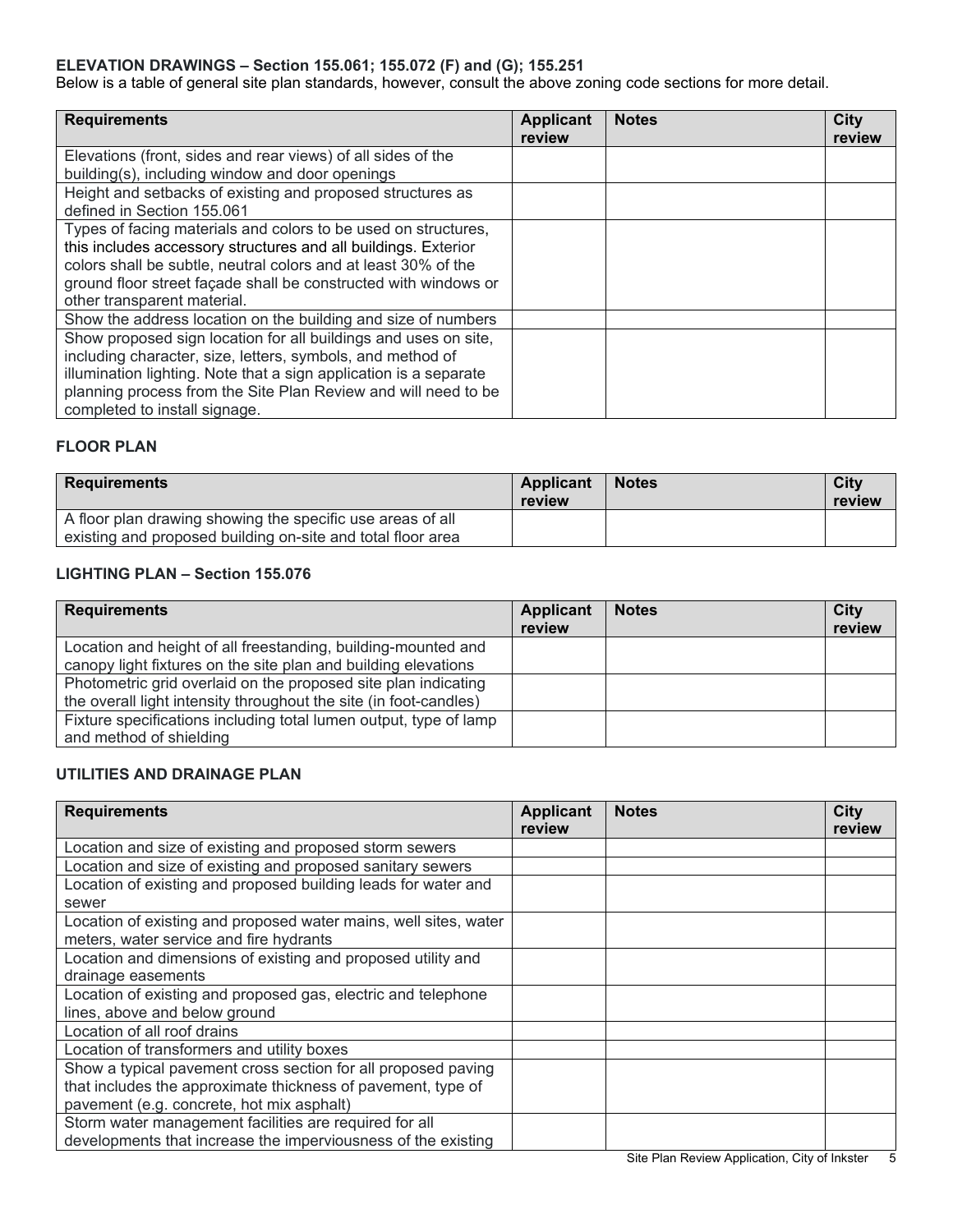| site. All storm water management facilities shall be designed to<br>the Wayne County Storm Water Management Standards and<br>reviewed and approved by the Wayne County Permits Office. If<br>imperviousness of the site is increased:<br>Indicate general location and concept of storm water<br>$\bullet$<br>detention. Detailed detention calculations are not<br>required until final site plan approval.<br>Provide the approximate location of the detention inlet<br>$\bullet$<br>pipeline, outlet pipeline and proposed connection to the<br>existing public storm sewer system |  |  |
|----------------------------------------------------------------------------------------------------------------------------------------------------------------------------------------------------------------------------------------------------------------------------------------------------------------------------------------------------------------------------------------------------------------------------------------------------------------------------------------------------------------------------------------------------------------------------------------|--|--|
| Note indicating that "The proper water, storm sewer, and<br>sanitary sewer connections, as applicable, shall be confirmed<br>by the Department of Public Services prior to issuance of any<br>construction or occupancy permits for the proposed new<br>development."                                                                                                                                                                                                                                                                                                                  |  |  |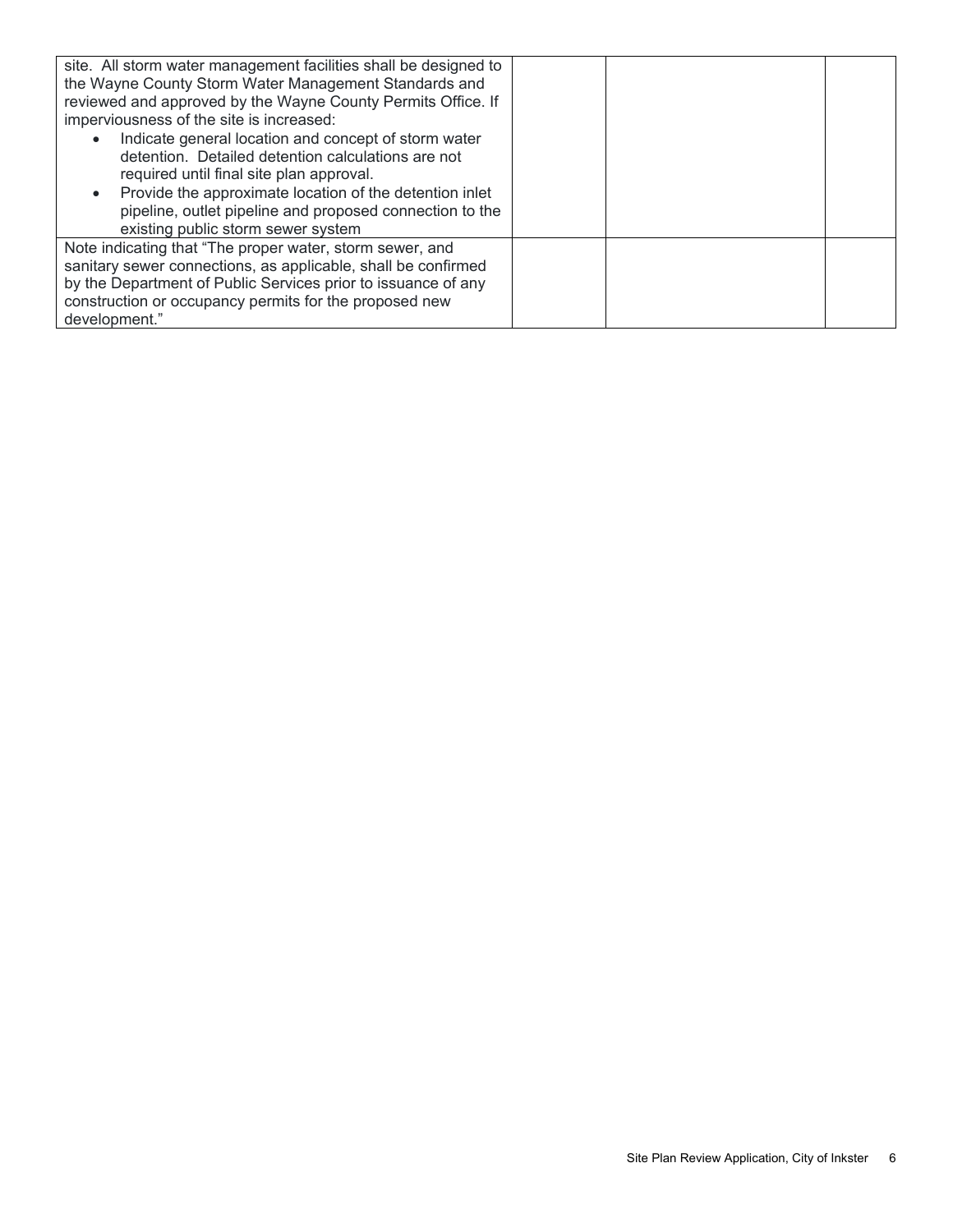# Final Site Plan Review Checklist

This checklist **must** be completed by the site plan professional. The site plan professional will be **required to initial all items within the checklist** as a verification that the Site Plan submission is complete. If an item is omitted from the Site Plan submission, then mark the reasoning in the Notes column. The Final Site Plan submission needs to follow the same General Site Plan submission and scale requirements listed in the Preliminary Site Plan Review Checklist. The City may require and request other reasonable and relevant information to assist in the review of the proposed development.

### **WATER MAIN**

| <b>Requirements</b>                                                                             | <b>Applicant</b><br>review | <b>Notes</b> | City<br>review |
|-------------------------------------------------------------------------------------------------|----------------------------|--------------|----------------|
| Finish grade elevations for all proposed water main structures                                  |                            |              |                |
| Size, type and class of pipe                                                                    |                            |              |                |
| Piping three inches and larger in diameter shall be Ductile Iron                                |                            |              |                |
| Class 54 pipe and or Polyvinyl Chloride (PVC) pipe as directed                                  |                            |              |                |
| by the Director of the Department of Public Services                                            |                            |              |                |
| Bedding shall be MDOT Class II sand                                                             |                            |              |                |
| Compacted sand backfill is required for water main trench                                       |                            |              |                |
| located under or within three feet of pavement; other backfill                                  |                            |              |                |
| material, used where applicable, must be free of large limps of                                 |                            |              |                |
| clay, debris and rock                                                                           |                            |              |                |
| Provide a dimension plan for all water main structures. All                                     |                            |              |                |
| structures, mains, and service leads shall be referenced from                                   |                            |              |                |
| two known points                                                                                |                            |              |                |
| City of Inkster Standard Details for water shall be made part of<br>the plans by being attached |                            |              |                |
| If the water main will be dedicated to the City (Public) then the                               |                            |              |                |
| minimum size is eight inches                                                                    |                            |              |                |
| An easement is required for existing or proposed public water                                   |                            |              |                |
| mains not located in the public right-of-way. The easement                                      |                            |              |                |
| description shall be included with the plans. Prior to the                                      |                            |              |                |
| issuance of a C of O, the easement shall be drafted and                                         |                            |              |                |
| executed, approved, recorded at the Wayne County Register of                                    |                            |              |                |
| Deeds, and the recorded easement be on file at the City Clerk's                                 |                            |              |                |
| office                                                                                          |                            |              |                |

## **WATER LEAD**

| <b>Requirements</b>                                    | <b>Applicant</b><br>review | <b>Notes</b> | City<br>review |
|--------------------------------------------------------|----------------------------|--------------|----------------|
| Domestic service pipe must be type "K" copper pipe     |                            |              |                |
| The length and size of the service lead                |                            |              |                |
| Minimum service size shall be one inch for             |                            |              |                |
| industrial/commercial projects; 3/4 in for residential |                            |              |                |
| All connections shall be the flared type               |                            |              |                |

### **SANITARY SEWER MAINS**

| <b>Requirements</b>                                           | Applicant<br>review | <b>Notes</b> | City<br>review |
|---------------------------------------------------------------|---------------------|--------------|----------------|
| Demonstrate type, size, length and slope of each run of sewer |                     |              |                |
| main pipe                                                     |                     |              |                |
| City of Inkster Standard Details for sanitary sewer shall be  |                     |              |                |
| attached to the plans and a note incorporating them by        |                     |              |                |
| reference                                                     |                     |              |                |
| The Ten State Standards for design shall be met               |                     |              |                |
| Sanitary sewer manholes shall be numbered consecutively       |                     |              |                |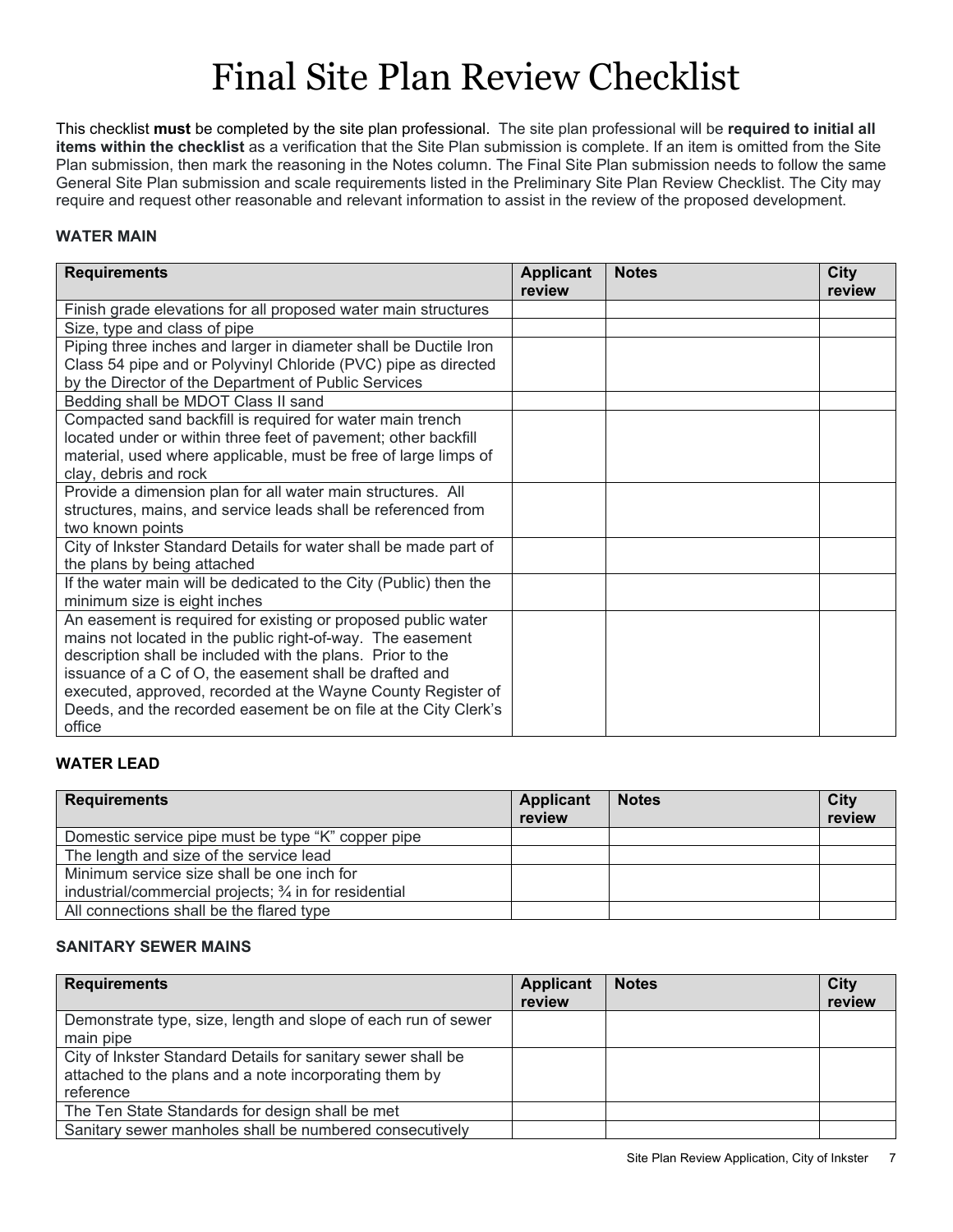| An easement is required for existing or proposed public sanitary<br>sewer mains not located in the public right-of-way. The<br>easement description shall be included with the plans. Prior to<br>the issuance of a C of O, the easement shall be drafted and<br>executed, approved, recorded at the Wayne County Register of<br>Deeds, and the recorded easement be on file at the City Clerk's<br>office |  |
|------------------------------------------------------------------------------------------------------------------------------------------------------------------------------------------------------------------------------------------------------------------------------------------------------------------------------------------------------------------------------------------------------------|--|
| The rim and invert elevation for each sanitary sewer structure<br>and pipeline                                                                                                                                                                                                                                                                                                                             |  |
| Compacted MDOT Class II sand backfill is required for sanitary<br>sewer trench located under or within three feet of pavement;<br>other backfill material, used where applicable, must be free of<br>large lumps of clay, debris and rock                                                                                                                                                                  |  |

## **SANITARY SEWER LEADS**

| <b>Requirements</b>                                           | <b>Applicant</b><br>review | <b>Notes</b> | <b>City</b><br>review |
|---------------------------------------------------------------|----------------------------|--------------|-----------------------|
| Leads shall be six-inch diameter pipe with a minimum slope of |                            |              |                       |
| one percent                                                   |                            |              |                       |
| Three quarter inch crushed stone shall be used for sanitary   |                            |              |                       |
| lead bedding                                                  |                            |              |                       |
| Stainless steel tapping saddle shall be used                  |                            |              |                       |
| Cleanouts shall be used near the building                     |                            |              |                       |

## **STORM SEWER**

| <b>Requirements</b>                                                                                                                                                                                                                                                                                                                                                                                                                                                                                                                                                                                                      | <b>Applicant</b><br>review | <b>Notes</b> | <b>City</b><br>review |
|--------------------------------------------------------------------------------------------------------------------------------------------------------------------------------------------------------------------------------------------------------------------------------------------------------------------------------------------------------------------------------------------------------------------------------------------------------------------------------------------------------------------------------------------------------------------------------------------------------------------------|----------------------------|--------------|-----------------------|
| Size, length, type of pipe, type of joint, and slope shall be indicated<br>for each run of storm sewer                                                                                                                                                                                                                                                                                                                                                                                                                                                                                                                   |                            |              |                       |
| The recommended type of storm sewer pipe is C76 Class IV,<br>concrete pipe with premium joints, 12 in diameter minimum. Other<br>type of pipe may be considered, but premium joints must be provided<br>The rim and invert elevations for each storm water structure and                                                                                                                                                                                                                                                                                                                                                 |                            |              |                       |
| pipeline                                                                                                                                                                                                                                                                                                                                                                                                                                                                                                                                                                                                                 |                            |              |                       |
| The storm sewer structures shall be numbered consecutively. All<br>structures shall be located by dimensions to two known points and/or<br>property lines                                                                                                                                                                                                                                                                                                                                                                                                                                                                |                            |              |                       |
| Sand backfill shall be provided for storm trench located under or<br>within three feet of paved areas                                                                                                                                                                                                                                                                                                                                                                                                                                                                                                                    |                            |              |                       |
| Per City of Inkster's Municipal Separate System Storm Sewers (MS4)<br>permit, on-site storm water detention is a requirement of all new<br>development plans that increase the imperviousness of the site.<br>Detention must be designed to Wayne County Storm Water<br>Management Standards, reviewed and approved by the Wayne<br>County Construction Permit Office. A permit from the Wayne County<br>Permit Office must be obtained prior to the start of the construction.<br>The applicant's professional should contact the Wayne County<br>Constriction Permit Office if they are unfamiliar with the standards. |                            |              |                       |
|                                                                                                                                                                                                                                                                                                                                                                                                                                                                                                                                                                                                                          |                            |              |                       |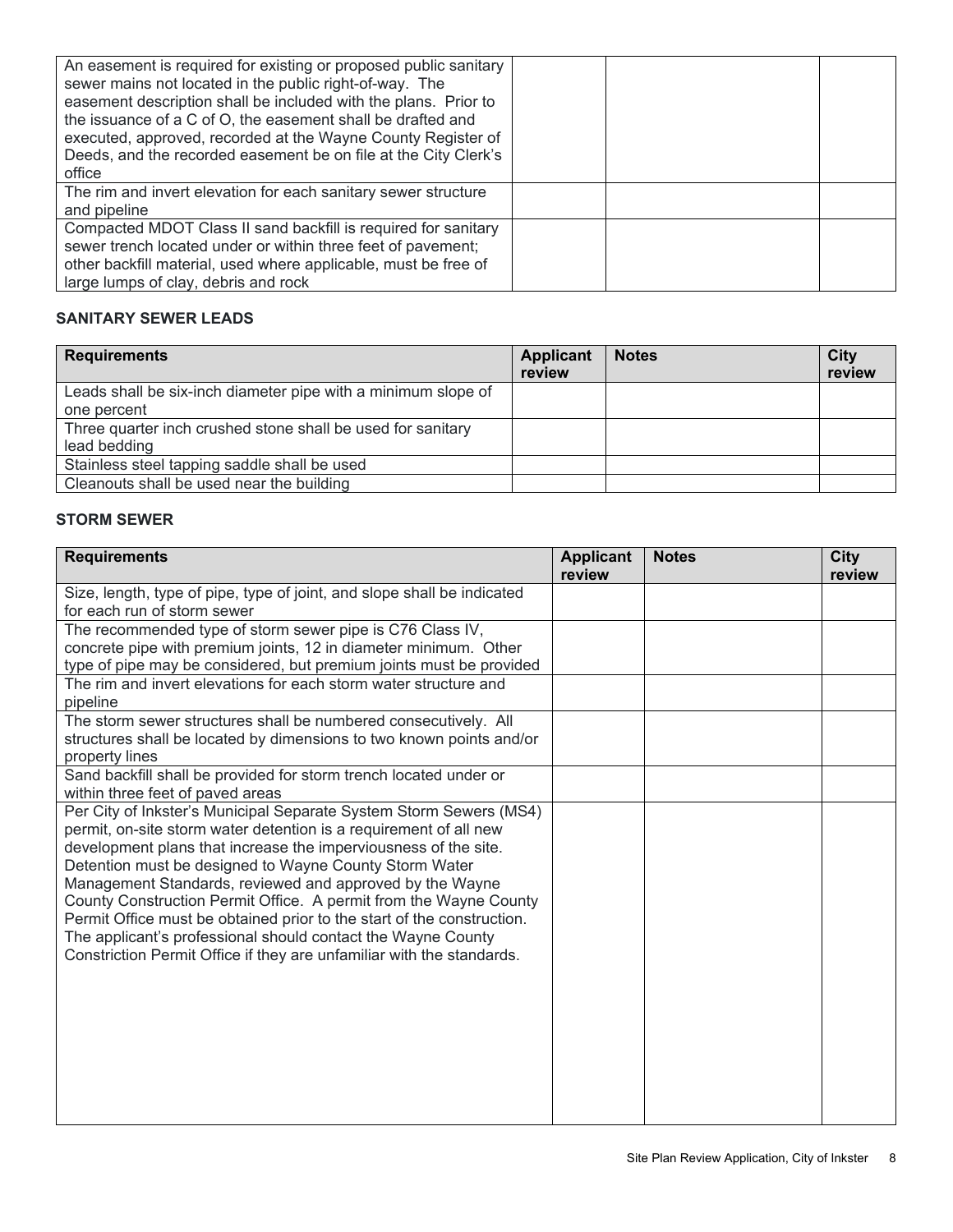| on the plans:                                                                                                                                                                       |  | The calculated area of imperviousness (pavement and structures),<br>and the total area of pervious (grass, gravel area,<br>planted/landscaped, wooded, non-paved) for the existing and<br>proposed conditions of the site. Include the following completed table |                                      |               |
|-------------------------------------------------------------------------------------------------------------------------------------------------------------------------------------|--|------------------------------------------------------------------------------------------------------------------------------------------------------------------------------------------------------------------------------------------------------------------|--------------------------------------|---------------|
| <b>LAND USE SUMMARY</b>                                                                                                                                                             |  |                                                                                                                                                                                                                                                                  |                                      |               |
| <b>CHARACTERISTICS</b>                                                                                                                                                              |  | <b>EXISTING</b><br><b>CONDITIONS</b>                                                                                                                                                                                                                             | <b>PROPOSED</b><br><b>CONDITIONS</b> | <b>CHANGE</b> |
| <b>Total Development</b>                                                                                                                                                            |  |                                                                                                                                                                                                                                                                  |                                      |               |
| Area (acres)<br><b>Total Impervious</b><br>Area (acres)                                                                                                                             |  |                                                                                                                                                                                                                                                                  |                                      |               |
| <b>Total Impervious</b><br>Area (acres)                                                                                                                                             |  |                                                                                                                                                                                                                                                                  |                                      |               |
|                                                                                                                                                                                     |  |                                                                                                                                                                                                                                                                  |                                      |               |
| Storm water detention details shall be provided on the plans, unless<br>the developer has been exempted from on-site detention by Wayne<br><b>County Construction Permit Office</b> |  |                                                                                                                                                                                                                                                                  |                                      |               |
| <b>County Constriction Permit Office</b>                                                                                                                                            |  | All drawings, details, and calculations, as required by the Wayne                                                                                                                                                                                                |                                      |               |
| Detention outlet pipes from the detention basin six-inches in diameter<br>and smaller shall be sleeved by an eight-inch diameter or larger<br>pipeline                              |  |                                                                                                                                                                                                                                                                  |                                      |               |
| Location and details of on-site storm sewer system connection to the<br>City's storm system                                                                                         |  |                                                                                                                                                                                                                                                                  |                                      |               |
| An easement is required for existing or proposed public storm sewer<br>mains not located in the public right-of-way. The easement                                                   |  |                                                                                                                                                                                                                                                                  |                                      |               |
|                                                                                                                                                                                     |  | description shall be included with the plans. Prior to the issuance of                                                                                                                                                                                           |                                      |               |
|                                                                                                                                                                                     |  | a C of O, the easement shall be drafted and executed, approved,                                                                                                                                                                                                  |                                      |               |
|                                                                                                                                                                                     |  | recorded at the Wayne County Register of Deeds, and the recorded<br>easement be on file at the City Clerk's office                                                                                                                                               |                                      |               |

### **GRADING**

| <b>Requirements</b>                                                | <b>Applicant</b><br>review | <b>Notes</b> | City<br>review |
|--------------------------------------------------------------------|----------------------------|--------------|----------------|
| Include a minimum of two permanent benchmarks on or                |                            |              |                |
| adiacent to the site                                               |                            |              |                |
| A sufficient number of existing and proposed elevations shall be   |                            |              |                |
| provided throughout the site and on abutting parcels to            |                            |              |                |
| determine existing and proposed slopes and drainage patterns.      |                            |              |                |
| Flow arrows shall be shown on the plans to indicate the            |                            |              |                |
| direction of overland drainage                                     |                            |              |                |
| Grades across pavement areas shall be between one and three        |                            |              |                |
| percent, and all drainage shall enter into the storm water         |                            |              |                |
| system. Across grassy swales, drainage grades shall be a           |                            |              |                |
| minimum of 0.5 percent                                             |                            |              |                |
| The plans shall show that the proposed site drainage will not      |                            |              |                |
| adversely affect abutting parcels. Site drainage shall not flow to |                            |              |                |
| abutting parcels or impede existing drainage from abutting         |                            |              |                |
| parcels                                                            |                            |              |                |
| Note indicating "The Developer is responsible for resolving all    |                            |              |                |
| drainage problems on adjacent property which are a result of       |                            |              |                |
| the Developer's activities."                                       |                            |              |                |